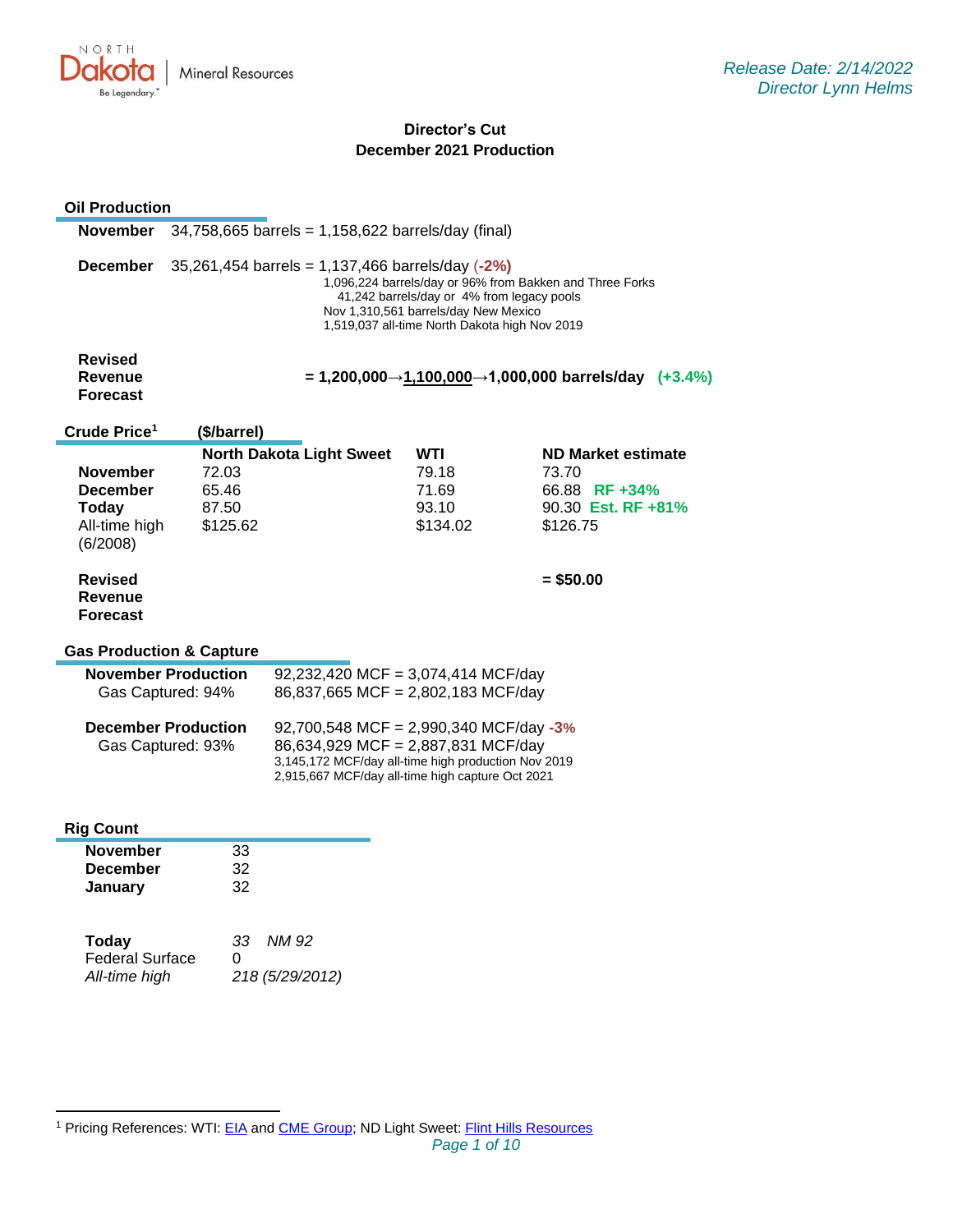**Mineral Resources** 

#### **Wells**

NORTH

|                                              | <b>December</b><br><b>November</b><br>January |                                                                                                                                     | <b>Revised Revenue Forecast</b>                                 |                                                   |
|----------------------------------------------|-----------------------------------------------|-------------------------------------------------------------------------------------------------------------------------------------|-----------------------------------------------------------------|---------------------------------------------------|
| <b>Permitted</b>                             | 50 drilling<br>2 seismic                      | 45 drilling<br>0 seismic                                                                                                            | 39 drilling<br>1 seismic<br>(All-time high was 370 - Oct. 2012) |                                                   |
| <b>Completed</b>                             | 60 (Final)                                    | 81 (Revised)                                                                                                                        | 75 (Preliminary)<br>(+88% above RF)                             | $30 \rightarrow 40 \rightarrow 50 \rightarrow 60$ |
| Inactive <sup>2</sup>                        | 1,957                                         | 1.975                                                                                                                               |                                                                 |                                                   |
| <b>Waiting on</b><br>Completion <sup>3</sup> | 416                                           | 475                                                                                                                                 |                                                                 |                                                   |
| <b>Producing</b>                             | 17.245                                        | 17,114 (Preliminary)<br>14,880 (87%) from<br>unconventional Bakken-<br>Three Forks<br>2,234 (13%) from legacy<br>conventional pools | $\blacksquare$                                                  |                                                   |

## **Fort Berthold Reservation Activity**

|                                  | Total   | Fee Land | <b>Trust Land</b> |
|----------------------------------|---------|----------|-------------------|
| Oil Production (barrels/day)     | 223.449 | 90.786   | 132.663           |
| Drilling Rigs                    |         |          |                   |
| Active Wells                     | 2.621   | 659      | 1.962             |
| Waiting on completion            | 44      |          |                   |
| <b>Approved Drilling Permits</b> | - 328   |          | 271               |
| <b>Potential Future Wells</b>    | -3.931  | 1 105    | 2.826             |

## **Drilling and Completions Activity & Crude Oil Markets**

The drilling rig count was stable in the mid 50's second half of 2019 through May 2020. Drilling rig count fell 40% from January 2020 to December 2021, but is slowly increasing.

The number of well completions has been low and volatile since 2Q 2020 as the number of active completion crews dropped from 25 to 1 then increased to 10 this week.

OPEC+ continues to phase out oil production cuts beginning September 2021 through the end of 3Q 2022. At their February 2022 meeting OPEC+ decided to stick with their plan to increase production 400,000 barrels per day each month going forward. The International Energy Agency estimates a tight market despite the gradual OPEC supply boost.

<sup>2</sup> Includes all well types on IA and AB statuses: **IA** = Inactive shut in >3 months and <12 months;

**AB** = Abandoned (Shut in >12 months)

<sup>&</sup>lt;sup>3</sup> The number of wells waiting on completions is an estimate on the part of the director based on idle well count and a typical five-year average. Neither the State of North Dakota, nor any agency officer, or employee of the State of North Dakota warrants the accuracy or reliability of this product and shall not be held responsible for any losses caused by this product. Portions of the information may be incorrect or out of date. Any person or entity that relies on any information obtained from this product does so at his or her own risk.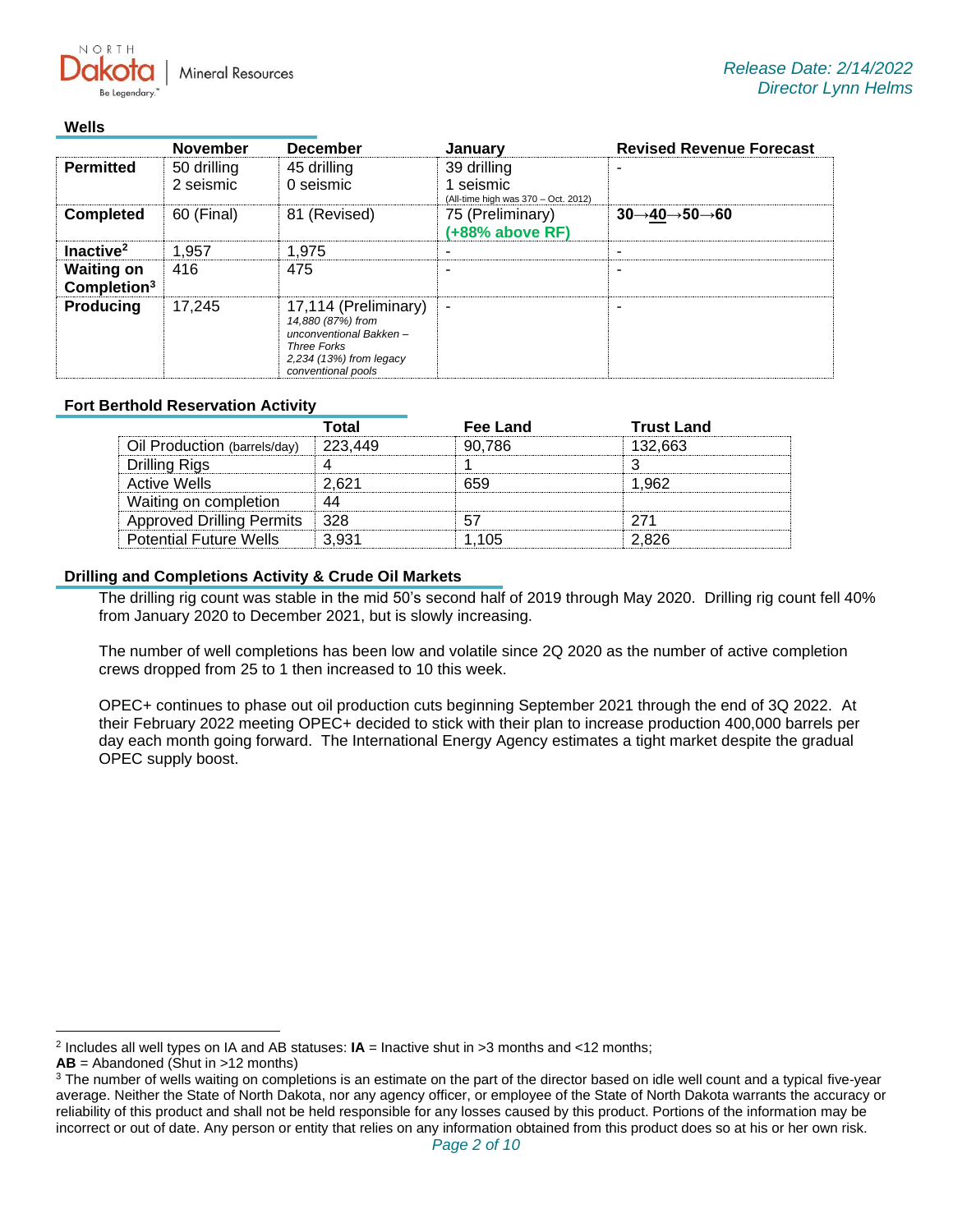



Crude oil transportation capacity including rail deliveries to coastal refineries is adequate, but could be disrupted due to:

US Appeals Court for the ninth circuit upholding of a lower court ruling protecting the Swinomish Indian Tribal Community's right to sue to enforce an agreement that restricts the number of trains that can cross its reservation in northwest Washington state.

DAPL Civil Action No. 16-1534 continues, but the courts have now ruled that DAPL can continue normal operations through March 2022.

Drilling activity is slowly increasing and operators continue to maintain a permit inventory of approximately 12 months.

#### **Gas Capture**

US natural gas storage is now 9.3% below the five-year average. Crude oil inventories are far below normal in the US, but world storage remains in the upper range of the five-year average.

The price of natural gas delivered to Northern Border at Watford City increased to \$23.42/MCF February 17, 2021 but has returned to a slightly higher than normal level of \$3.86/MCF today. This results in a current oil to gas price ratio of 23 to 1. The statewide gas flared volume from November to December increased 16,840 MCFD to 195,664 MCF per day, and the statewide percent flared increased to 6.5% while Bakken capture percentage decreased to 94%.

The historical high flared percent was 36% in 09/2011.

Gas capture details are as follows: Statewide 93% Statewide Bakken 94% Non-FBIR Bakken 95% FBIR Bakken 92% Trust FBIR Bakken 92% Fee FBIR
16%

*Big Bend Field 13% Burke County 76% Charlson Field 77%* The Commission established the following gas capture goals:

| 74% | October 1, 2014 - December 31, 2014 |
|-----|-------------------------------------|
| 77% | January 1, 2015 - March 31, 2016    |
| 80% | April 1, 2016 - October 31, 2016    |
| 85% | November 1, 2016 - October 31, 2018 |
| 88% | November 1, 2018 - October 31, 2020 |
| 91% | November 1, 2020                    |
|     |                                     |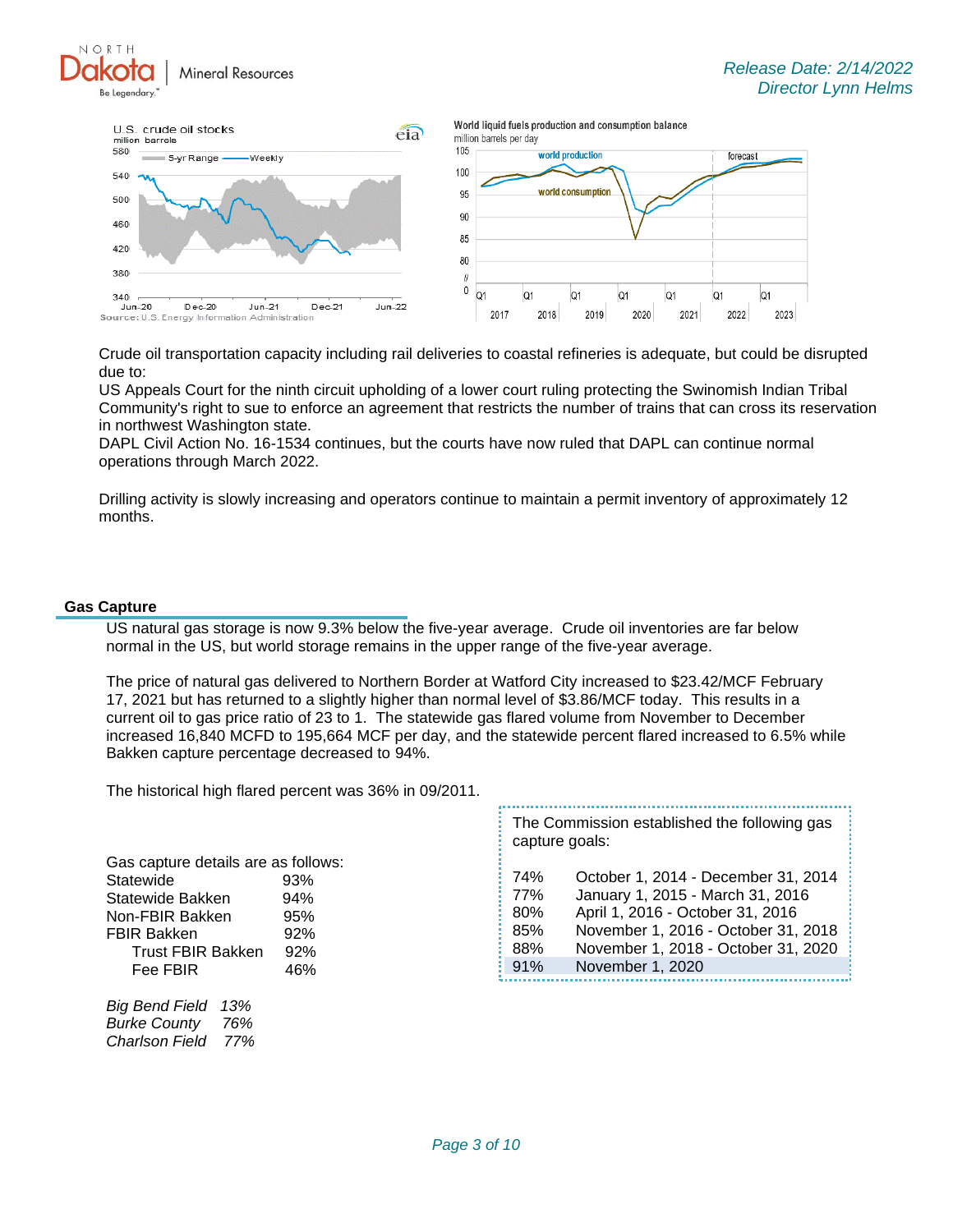## **Seismic**

There is currently no seismic activity for oil and gas.

| <b>Active</b><br><b>Surveys</b> | Recording NDIC Reclamation<br><b>Projects</b> | Remediating | Suspended Permitted | (Oil and Gas) | Permitted<br>(CCS) |
|---------------------------------|-----------------------------------------------|-------------|---------------------|---------------|--------------------|
| 3 (Both                         |                                               |             |                     |               |                    |
| CCS)                            |                                               |             |                     |               |                    |

# **Agency Updates**

**BIA** has published a new final rule to update the process for obtaining rights of way on Indian land. The rule was published 11/19/15 and became effective 12/21/15. The final rule can be found at

[https://www.federalregister.gov/articles/2015/11/19/2015-28548/rights-of-way-on-indian-land.](https://gcc02.safelinks.protection.outlook.com/?url=https%3A%2F%2Fwww.federalregister.gov%2Farticles%2F2015%2F11%2F19%2F2015-28548%2Frights-of-way-on-indian-land&data=04%7C01%7Ckahaarsager%40nd.gov%7C2843a5ddf6fa49f952aa08d9efd07d36%7C2dea0464da514a88bae2b3db94bc0c54%7C0%7C0%7C637804501028737375%7CUnknown%7CTWFpbGZsb3d8eyJWIjoiMC4wLjAwMDAiLCJQIjoiV2luMzIiLCJBTiI6Ik1haWwiLCJXVCI6Mn0%3D%7C3000&sdata=N5m26Iz5l%2BJTO2HanBNiHiFCkUrchlxVffwQSnhHCKA%3D&reserved=0) On 3/11/16, the Western Energy Alliance filed a complaint and motion for a temporary restraining order and/or a preliminary injunction. On 04/19/16, the US District court for the District of North Dakota issued an order denying the motion for a preliminary injunction. The new valuation requirements were resulting in increased delays so BIA provided a waiver that expires 04/05/2020. On 03/09/2020 the NDIC submitted comments supporting an extension of that waiver through 04/05/2021 to allow infrastructure development to continue while BIA develops and implements the new process. NDIC comments can be found at<http://www.nd.gov/ndic/ic-press/Sweeney%20letter%20200309.pdf>

**BLM on 1/20/21 DOI issued order 3395** implementing a 60 day suspension of Federal Register publications; issuing, revising, or amending Resource Management Plans; granting rights of way and easements; approving or amending plans of operation; appointing, hiring or promoting personnel; leasing; and permits to drill. On 1/27/21 President Biden issued an executive order that mandates a "pause" on new oil and gas leasing on federal lands, onshore and offshore, "to the extent consistent with applicable law," while a comprehensive review of oil and gas permitting and leasing is conducted by the Interior Department. There is no time limit on the review, which means the president's moratorium on new leasing is indefinite. The order does not restrict energy activities on lands the government holds in trust for Native American tribes. **What is the percentage of federal lands in ND?**

Mineral ownership in ND is 85% private, 9% federal (4% Indian lands and 5% federal public lands), and 6% state. 66% of ND spacing units contain no federal public or Indian minerals, 24% contain federal public minerals, 9% contain Indian minerals,1% contain both.

#### **How many potential wells could be delayed or not drilled by a Biden administration ban on drilling permits and hydraulic fracturing on federal lands?**

A spatial query found 3,443 undrilled wells in spacing units that would penetrate federal minerals, 2,902 undrilled wells in spacing units would penetrate BIA Trust minerals (700 tribal minerals and 2,202 allotted minerals), and the total number of wells potentially impacted is 6,345. The minimum number of future Bakken wells is 24,000 so the 3,443 wells on federal public lands =  $14\%$ , and the 2,902 wells on trust lands =  $12\%$ .

## **What is the potential federal royalty loss from a Biden administration ban on drilling permits and hydraulic fracturing on federal lands?**

A recent study from University of Wyoming estimated the ND loss as follows: 2021-2025 \$76 million, 2026-2030 \$113 million, 2031-2035 \$160 million, and 2036-2040 \$221 million for a total of \$570 million over 15 years. Please note that 50% of the royalties on federal public lands go to the state and 50% of the state share goes to the county where the oil was produced.

The U.S. Interior Department launched its review of the federal oil and gas leasing program on 3/25/21, a key step that will determine whether the Biden administration will permanently halt new leases on federal land and water. The review kicked off with a public forum on oil and gas leasing on federal land and water, with participants representing industry, environmental conservation and justice groups, labor and others, and commence an online comment period. This input will inform an interim report to be released in early summer outlining next steps and recommendations on the future of the program and what can be done to reform how leases are managed and how much revenue should go to taxpayers and other issues.

On 7/7/21 North Dakota sued the Department of Interior (DOI), Secretary of Interior Debra Haaland, Bureau of Land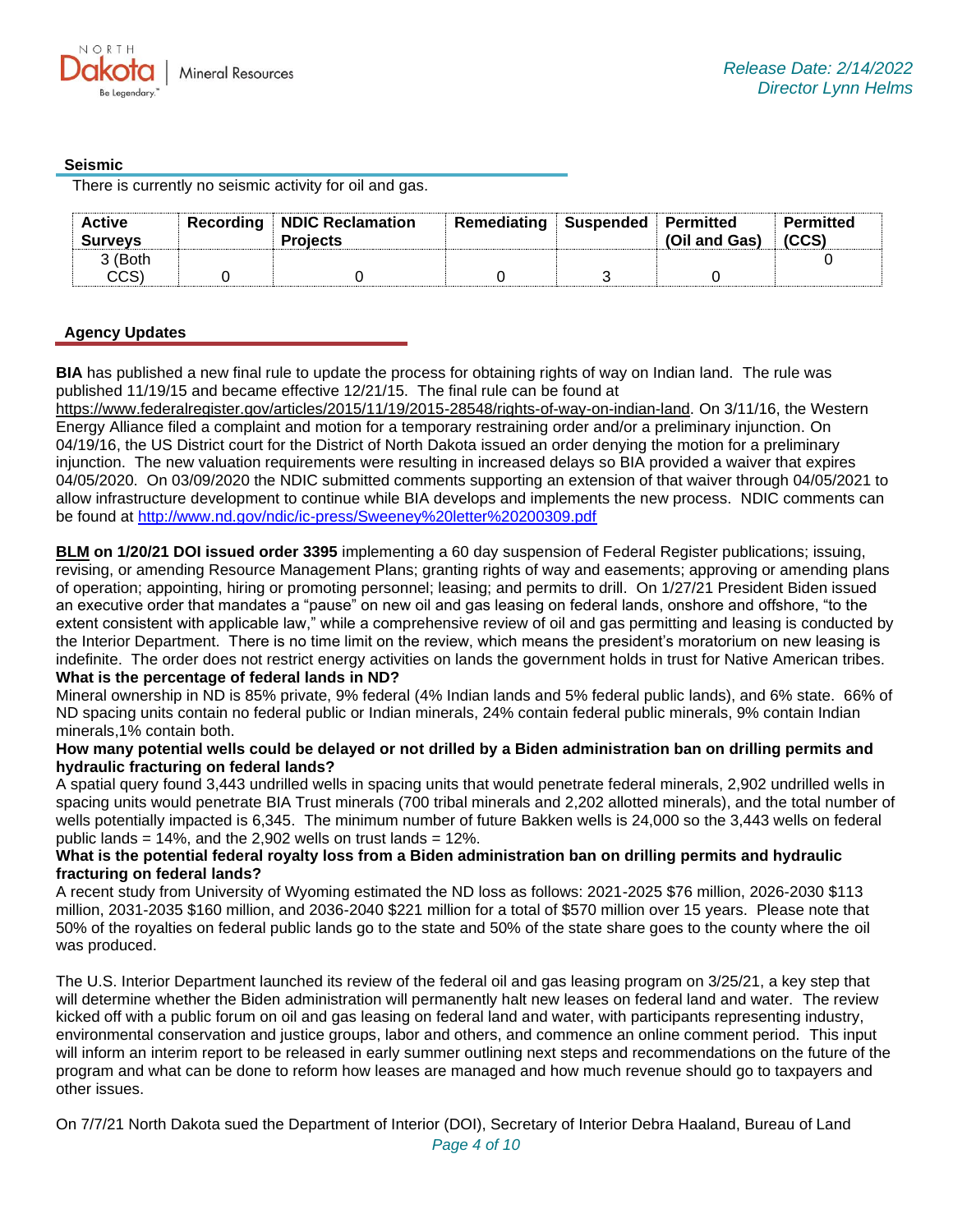

Management (BLM), Director of the BLM Nada Culver, and Director of the Montana-Dakotas BLM John Mehlhoff in US District Court for the District of North Dakota. The lawsuit requested the court:

Compel the Federal Defendants to hold quarterly lease sales. Oral arguments are scheduled for 1/12/22 in Bismarck. Prohibit the Federal Defendants from cancelling quarterly lease sales.

Enjoin the Secretary implementing a moratorium on federal lease sales.

Declare that Federal Defendants are in violation of MLA, FLPMA, NEPA, and APA.

Grant other relief sought and as the court deems proper to remedy the violations.

There are 811 tracts nominated for pending lease sales in ND:

566 are pending NEPA or surface manager concurrence

236 are fully evaluated, and waiting for scheduled auction – value to ND 1,011 wells and \$4.8 billion (GPT, OET, NDTL royalties, federal royalties, sales tax and income tax)

9 were planned for auction Q1 and Q2 2021 6 for March and 3 for June – value to ND 20 wells and \$82.3 million (GPT, OET, NDTL royalties, federal royalties, sales and income tax)

It is too late to notice and hold Q3 sale – 2 more tracts impacted - value to ND 23 wells and \$157.6 million (GPT, OET, NDTL royalties, federal royalties, sales and income tax)

On 01/16/2022 Judge Traynor denied North Dakota's motion. BLM has not yet published the Lease Sale Notice which requires a 30 day Protest Period. The deadline for publication to hold a 1Q 2022 lease sale is 3/1/2022.

#### **BLM published a new final rule 43 CFR Parts 3100, 3160 and 3170 to update and replace its regulations on venting and flaring of natural gas** effective 1/17/16. The final rule can be viewed online at

[https://www.blm.gov/programs/energy-and-minerals/oil-and-gas/operations-and-production/methane-and-waste](https://gcc02.safelinks.protection.outlook.com/?url=https%3A%2F%2Fwww.blm.gov%2Fprograms%2Fenergy-and-minerals%2Foil-and-gas%2Foperations-and-production%2Fmethane-and-waste-prevention-rule&data=04%7C01%7Ckahaarsager%40nd.gov%7C2843a5ddf6fa49f952aa08d9efd07d36%7C2dea0464da514a88bae2b3db94bc0c54%7C0%7C0%7C637804501028737375%7CUnknown%7CTWFpbGZsb3d8eyJWIjoiMC4wLjAwMDAiLCJQIjoiV2luMzIiLCJBTiI6Ik1haWwiLCJXVCI6Mn0%3D%7C3000&sdata=Y%2Fe34mozaPHFgVXJZnSzI60HxXUoITzOtsAznmWUDcA%3D&reserved=0)[prevention-rule](https://gcc02.safelinks.protection.outlook.com/?url=https%3A%2F%2Fwww.blm.gov%2Fprograms%2Fenergy-and-minerals%2Foil-and-gas%2Foperations-and-production%2Fmethane-and-waste-prevention-rule&data=04%7C01%7Ckahaarsager%40nd.gov%7C2843a5ddf6fa49f952aa08d9efd07d36%7C2dea0464da514a88bae2b3db94bc0c54%7C0%7C0%7C637804501028737375%7CUnknown%7CTWFpbGZsb3d8eyJWIjoiMC4wLjAwMDAiLCJQIjoiV2luMzIiLCJBTiI6Ik1haWwiLCJXVCI6Mn0%3D%7C3000&sdata=Y%2Fe34mozaPHFgVXJZnSzI60HxXUoITzOtsAznmWUDcA%3D&reserved=0). North Dakota, Wyoming, Montana, Western Energy Alliance, and IPAA filed for a preliminary injunction to prevent the rule going into effect until the case is settled. A hearing in Casper, Wyoming was held 1/6/17. On 1/16/17 the court denied all of the petitioners' motions for preliminary injunctions. **On 2/3/17 the US House of Representatives voted 221-191 to approve a Congressional Review Act resolution against the rule.** On 3/28/17 President Trump issued an executive order which in part directs "The Secretary of the Interior shall review the following final rules, and any rules and guidance issued pursuant to them, for consistency with the policy set forth in section 1 of this order and, if appropriate, shall, as soon as practicable, suspend, revise, or rescind the guidance, or publish for notice and comment proposed rules suspending, revising, or rescinding those rules". This rule is included in the list as item (iv). North Dakota plans to continue active participation in the litigation of this rule until the BLM takes final action eliminating the rule. **On 5/10/17 the Senate voted 51 to 49 against the CRA, allowing the rule to remain in effect.** On 6/27/17 U.S. D. Ct. Judge Skavdahl granted BLM's motion to extend the merits briefing schedule by 90 days, based on BLM's APA 705 stay and BLM's representations regarding its plans to reconsider the VF Rule. Opening briefs were filed 7/3/17. On 7/5/17 California and New Mexico sued BLM in the U.S. District Court for the Northern District of California, seeking a declaratory judgement that BLM's APA 705 stay was illegal and vacating the stay. The relief they request would vacate the stay of the January 2018 compliance et al deadlines, bringing them all back into force. BLM officials encouraged North Dakota to intervene. On 7/12/17 a group of NGOs including the Fort Berthold Protectors of Water and Earth Rights filed a separate suit against the BLM in federal court in the U.S. District Court for the Northern District of California, seeking a declaratory judgement that BLM's APA 705 stay was illegal and vacating the stay. California and New Mexico, along with various environmental groups, have challenged BLM's stay in the Northern District of California, and filed a motion for summary judgment on 7/26/17. On 8/24/17 North Dakota filed a response supporting BLM's motion, a motion to intervene, and a motion to change venue to Wyoming in an attempt to prevent all of the litigation regarding the timing of the Flaring Rule, including the future rulemakings further extending compliance deadlines that BLM has stated that it intends to publish, could end up in front of the magistrate judge in the Northern District of California instead of Judge Skavdahl in Wyoming. On 10/04/17 the federal magistrate judge in the Northern District of California granted the summary judgement motion by California, New Mexico, and several NGOs throwing out BLM's administrative and temporary postponement of several of the future rules compliance dates/obligations. On 10/05/17 the BLM issued a Federal Register Notice for a proposed rule that if finalized will delay certain requirements of the BLM Rule until 1/17/2019. North Dakota submitted comments to (1) support BLM's decision to delay certain compliance requirements and (2) continue to make the record that BLM exceeded its authority to promulgate the rule in the first place with particular emphasis on the specific/unique North Dakota considerations at issue. NDIC comments are available at [http://www.nd.gov/ndic/ic-press/dmr-blm](http://www.nd.gov/ndic/ic-press/dmr-blm-comments17-11.pdf)[comments17-11.pdf.](http://www.nd.gov/ndic/ic-press/dmr-blm-comments17-11.pdf) BLM, the states of CA & NM, and the NGOs supporting the current final rule were granted an extension to file response briefs to December  $11<sup>th</sup>$  in the WY court. On  $11/29/17$  North Dakota filed a response to industry petitioner's motion for a preliminary injunction supporting a preliminary or permanent injunction. On 12/4/17 USDOJ petitioned the 9<sup>th</sup> US Judicial Circuit Court in San Francisco to review and overturn the Northern District of California court's November decision ordering the US Bureau of Land Management to make oil and gas producers comply with the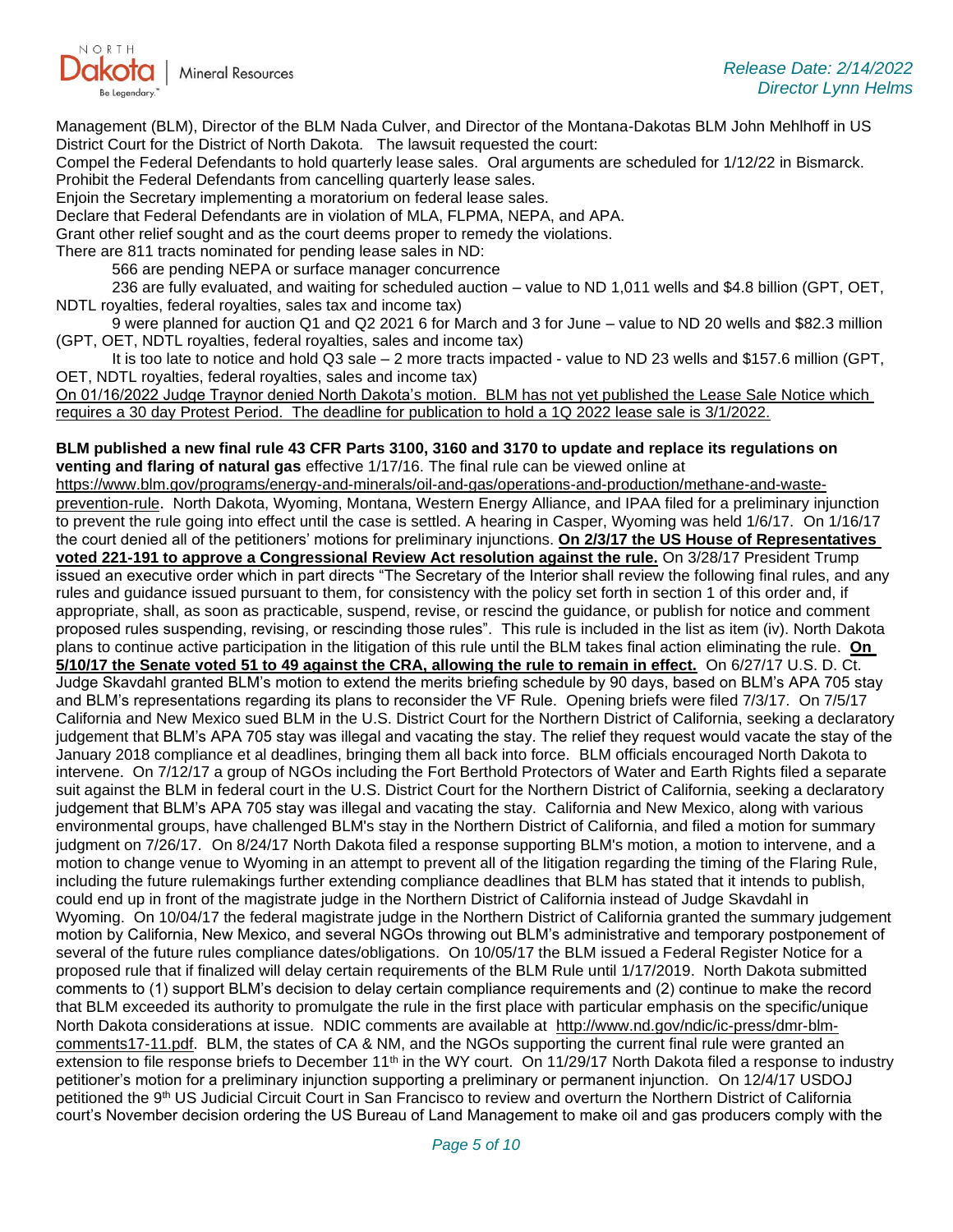

methane emissions requirements while the rules are being reviewed. On 12/7/17 BLM published a rule in the Federal Register delaying the methane regulation until January 2019, saying the previous rule is overly burdensome to industry. Officials said the delay will allow the federal Bureau of Land Management time to review the earlier rule while avoiding tens of millions of dollars in compliance costs to industry that may turn out to be unnecessary. On 12/19/17 BLM was sued by California, New Mexico, and a large group of NGOs in the Northern District of California federal court over the 12/7/17 rule extending certain compliance dates in BLM's 2016 Rule. The complaint requests that BLM's extension rule be set aside and the provisions it relates to reinstated. On 12/26/17 BLM filed a motion seeking to stay the litigation in the U.S. District Court case in WY and to vacate the 1/5/2018 briefing deadline, a motion in which the industry trade associations and Montana and Wyoming joined. North Dakota and Texas filed a short response on 12/27/17 asking the Court to deny the motion or allow until 1/12/18 to fully respond to BLM's holiday week motion. On 12/29/17 the Wyoming district court granted BLM's motion to stay the 2016 Rule challenge litigation. On 2/22/18 BLM published a new rule proposal to revise the 2016 final Waste Prevention Rule (also known as the venting and flaring rule). The proposed rule would eliminate duplicative regulatory requirements and re-establish long-standing requirements that the 2016 final rule sought to replace. The Federal Register notice specifically requested comment on ways that the BLM can reduce the waste of gas by incentivizing the capture, reinjection, or beneficial use of the gas. NDIC comments can be viewed at [http://www.nd.gov/ndic/ic-press/blm%20comments%20180417.pdf.](http://www.nd.gov/ndic/ic-press/blm%20comments%20180417.pdf) On 2/22/18 Judge Orrick in the Northern District of California entered a preliminary injunction against the BLM's "Suspension Rule" which suspended for one year certain compliance deadlines in BLM's Venting and Flaring Rule. Judge Orrick also denied North Dakota's motion to transfer the case to the District of Wyoming where Judge Skavdahl had stayed the original rule on the grounds that parties were protected by the Suspension Rule. The immediate effect of this decision was to reinstate the BLM Venting and Flaring Rule in full, along with compliance deadlines that became effective 1/17/2018, and remove the protections relied upon by Judge Skavdahl the District of Wyoming case. On 3/7/18 U.S. District Court Judge Skavdahl granted the North Dakota/Texas Motion to lift the stay in the challenge to the BLM's Venting & Flaring Rule. The California Court explicitly adopted North Dakota's central position in intervention - stating that "I express no judgment whatsoever in this opinion on the merits of the [V&F] Rule," showing great deference to Judge Skavdahl and the existing case in his Court and rejecting the California, NM, and NGOs request to uphold the V&F Rule. On 4/4/18 U.S. District Judge Skavdahl issued an order granting Wyoming's request for a partial stay of the Rule under Section 705 of the APA. The Court's limited Stay Order provides immediate relief to industry, but the balance of the Rule, including BLM's unlawful exercise of authority over State and private mineral interests through an over-inclusive application of communitization remains. The Court denied the North Dakota/Texas motion to move forward to complete briefing on the merits, and also denied industry's motion for a preliminary injunction. The Court expressed frustration with " the administrative dysfunction" reflected by this case as it ping-pongs between the District Courts of Wyoming and California and BLM's various attempts to delay, rescind or replace the Rule, concluding that "going forward on the merits at this point remains a waste of judicial resources and disregards prudential ripeness concerns." On 4/5/18 15 NGOs filed a Notice of Appeal with the 10th Circuit. California & New Mexico followed suit on 4/5/18 and have now also filed an appeal with the 10th Circuit. On 9/12/18 North Dakota filed a brief in the 10<sup>th</sup> Circuit Court of Appeals urging the Court, if it chooses to reverse the Wyoming district court's Stay Order, to remand the case back to the Wyoming district court with direction to finish this protracted legal process by promptly proceeding to a ruling on the merits. On 9/18/18 BLM issued their final rule revising the Obama-era Waste Prevention Rule, also referred to as the venting and flaring rule. The new rule will better align venting and flaring regulations with President Trump's priorities on energy development, job creation, and reduced compliance costs. These changes will also allow BLM to recognize existing state regulatory efforts and avoid duplicative requirements. In response to comments and after further consideration, the BLM made the following modifications to the proposed rule in this final rule: (1) Clarification that the 24-hour limit on royalty-free flaring during downhole well maintenance and liquids unloading in § 3179.104 applies "per event"; (2) Addition of a standard for "applicable rules, regulations, or orders" of a State regulatory agency or tribe in § 3179.201(a); and (3) Addition of a provision allowing for tribes to seek BLM approval to have tribal rules apply in place of any or all of the provisions of subpart 3179. The revised rule goes into effect on 11/27/18. On 9/28/18 a coalition of 17 conservation and tribal citizen groups filed a lawsuit challenging the decision to revise the Bureau of Land Management's Waste Prevention Rule, stating that the rule violates a number of existing federal policies. The states of New Mexico and California also filed a lawsuit challenging BLM's action. The BLM and NDIC have reached an impasse on negotiations for an agreement to implement section 3179.201, but continue to communicate regarding possible ways to resolve the disagreement. On 08/15/20 the U.S. District Court for the Northern District of California invalidated the 2018 revisions to the 2016 Waste Prevention Rule. This ruling means that the Waste Prevention Rule goes back in effect in 90 days, and the oil and gas industry will have to comply with the Rule's requirements. U.S. District Judge Yvonne Gonzalez Rogers found that the 2018 rescission violated federal law because it ignored the federal government's statutory duty to prevent waste, instead relying almost entirely on "inadequate or nonexistent state regulations". On 08/25/20 the citizen groups and state respondents filed a supplemental response brief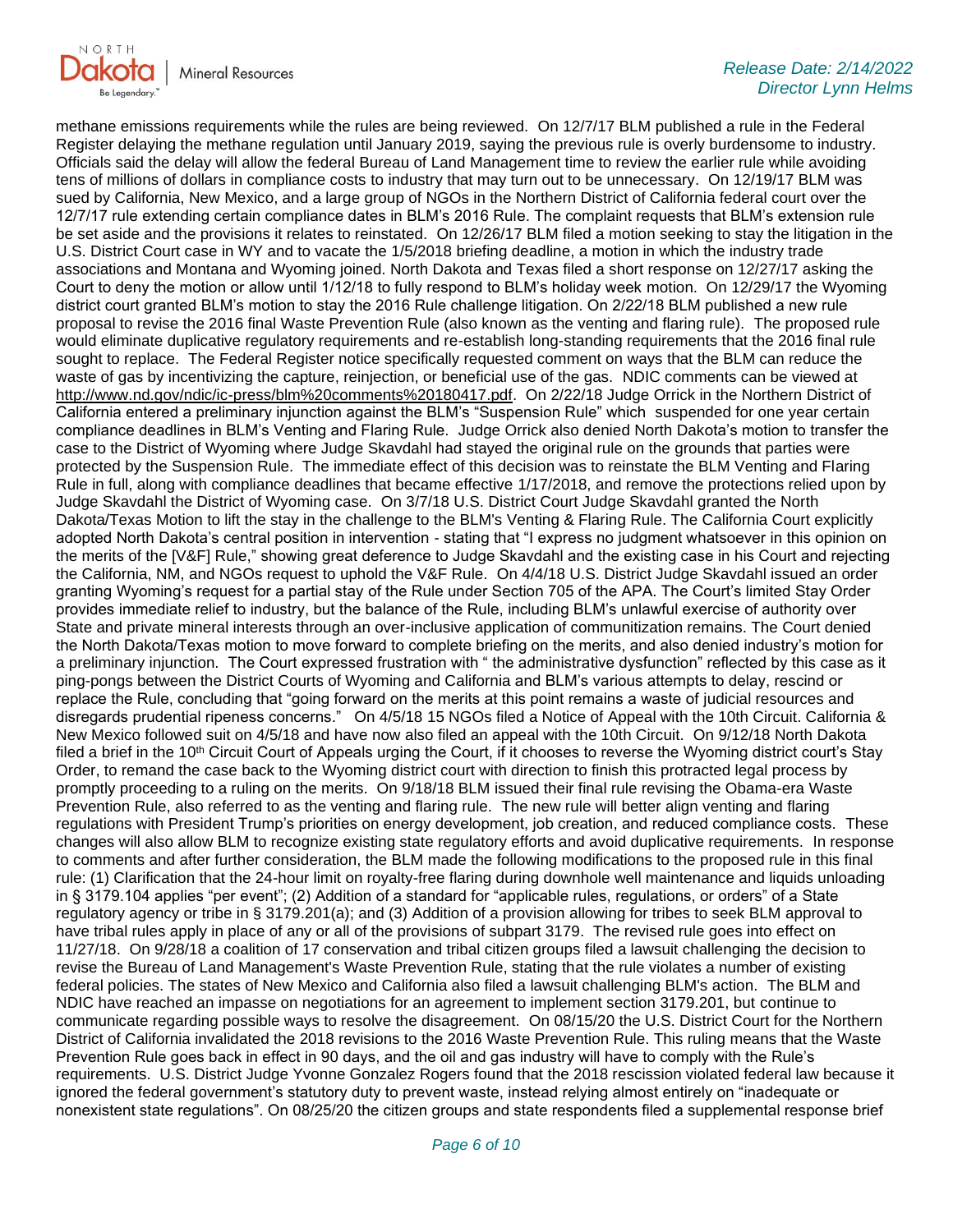

in the US District Court District of Wyoming. On 09/04/20 North Dakota and Texas filed a reply brief of petitionerintervenors in the US District Court District of Wyoming. On 10/8/20 US District Judge Skavdahl issued an opinion agreeing with North Dakota's split estate argument concluding that BLM's right to regulate "waste" from federal interests does not give it the right to impose federal requirements on communitized State and private interests, that the BLM unlawfully stepped over the line into EPA and state Clean Air Act jurisdiction, and rejecting several elements of BLM's cost-benefit analysis, including that BLM cannot justify the rule based primarily on alleged environmental "co-benefits" and that BLM should not have used the so-called "global cost of carbon" in its calculations. He also wrote with some humor, reflecting on the tortured process of setting policy through litigation "So, three and a half years later, after several turns and loopty-loops, it seems the roller coaster has returned to the station, though the Court doubts any of the parties will be exiting the ride just yet, as it is likely this Court's decision will not end this ride but simply serve as a lift hill transporting it to another level." As expected, on 12/21/20, CA and NM appealed Judge Skavdahl's decision to the US Court of Appeals for the 10<sup>th</sup> Circuit.

**BLM** revised final regulations for hydraulic fracturing on federal and Indian lands were published in the CFR on 3/26/15 and they were scheduled to go into effect 6/24/15. North Dakota, Colorado, Utah, Wyoming, Western Energy Alliance, and IPAA filed for a preliminary injunction to prevent the rules going into effect until the case is settled. Following a lengthy hearing in Casper, Wyoming on 6/23/15, the court issued a stay on the rules. On 9/30/15 the court granted a preliminary injunction, preventing the rules from being enforced until litigation on the rule is final. The  $10<sup>th</sup>$  Circuit Court of Appeals issued an order 3/10/16 denying the industry alternative motion for a stay. On 6/21/16 the court found the rule to be unlawful and ordered it set aside. The plaintiffs filed a motion with the US Court of Appeals for the Tenth Circuit to dismiss the appeal of the preliminary injunction. The Department of Justice on behalf of the BLM and the intervening environmental groups filed an appeal of the decision on the rule and oppose the motion to dismiss the appeal of the preliminary injunction. The North Dakota Response Brief to the US Court of Appeals for the Tenth Circuit was filed 9/15/16. NDIC comments on the rule can be found at<http://www.nd.gov/ndic/ic-press/BLM-comments-120625.pdf>. On 3/28/17 President Trump issued an executive order which in part directs "The Secretary of the Interior shall review the following final rules, and any rules and guidance issued pursuant to them, for consistency with the policy set forth in section 1 of this order and, if appropriate, shall, as soon as practicable, suspend, revise, or rescind the guidance, or publish for notice and comment proposed rules suspending, revising, or rescinding those rules". This rule is included in the list as item (i). On 5/4/2017 BLM filed a request asking the court to hold the appeal in abeyance as it will "soon" initiate a rulemaking process to revise or rescind the 2015 Rule, that it had the authority to issue the Rule, but conceding that the Rule does not reflect BLM's current priorities or policies, as reflected in certain recent Presidential Executive Orders. After the BLM submitted its filings the 10th Circuit Court Appeals immediately directed the petitioners (including North Dakota) and the intervenors to file briefs by 6/5/17 to respond to BLM's position. Two amicus groups that submitted merits briefs (the law school professors and former DOI officials) filed supplemental amicus briefs on the questions posed by the Court following the change of Administrations. The Court's Supplemental Order authorized the filing of these additional amicus briefs. Both briefs seek to capitalize on the BLM's continued insistence that it had the authority to issue the Rule (but concede that the 2015 HF Rule does not reflect BLM's current priorities or policies as reflected in certain recent Presidential Executive Orders). The two amicus groups solicit the Court to rule on the merits of the BLM and NGO appeals and to overturn the District Court decision, actually asking the Court to issue an advisory opinion on the BLM's authority. In addition to addressing the NGO arguments, North Dakota will respond to these two briefs in the context that all three parties are asking the Court to do what it is prohibited from doing by Article III of the U.S. Constitution. North Dakota filed a response brief 6/20/17 in support of the BLM action to put the rule in abeyance and take final action vacating the rule. Oral arguments before the 10<sup>th</sup> Circuit took place  $7/27/17$ . A recording of the oral arguments is now available on the home page of the court's website [http://www.ca10.uscourts.gov.](https://urldefense.proofpoint.com/v2/url?u=http-3A__www.ca10.uscourts.gov&d=DwMGaQ&c=2s2mvbfY0UoSKkl6_Ol9wg&r=-wqsZnBxny594KY8HeElow&m=Ul_VtJUX6iW5pvHjCcBxUWtskC0F4Dhry3sPtcEHvCw&s=laRHiLDv5w8otcQWQjpn82WMieoB2AZ-Q4M1LFQPL5s&e=) NDIC filed comments supporting BLM's rescission of the rule that can be found at [http://www.nd.gov/ndic/ic-press/dmr-blm-comment17-9.pdf.](http://www.nd.gov/ndic/ic-press/dmr-blm-comment17-9.pdf) On 09/21/17 the 10th Circuit issued a split (2-1) decision to dismiss the appeals as prudentially unripe, vacate the district court's judgment invalidating the rule, and remand with instructions to dismiss the underlying action without prejudice. Appellees State of North Dakota, State of Colorado, State of Utah, and State of Wyoming's filed a Petition for Panel Rehearing And/Or Request for En Banc Determination on 11/03/17. On 11/06/17 the court ordered the appellants to file a response to the Petition on or before 11/20/2017. The En Banc rehearing request was denied. The 10<sup>th</sup> circuit court has not yet issued its mandate ending the current round of litigation in the Wyoming District court. The Ute tribe filed a motion on 1/12/18 asking the court to dismiss the appeals as moot based on the publication of the rescission rule and leave the WY court decision to vacate the rule in place. The court ordered the DOJ and BLM to file a response by 1/22/18. On 12/29/17 BLM published a final rule rescinding the 2015 Hydraulic Fracturing rules with 2 exceptions 1) the rule does not restore language requiring pre-approval of non-routine hydraulic fracturing operations and 2) the rule does not rescind changes to 43 CFR 3160 due to other rules published between 3/26/15 and 12/29/17 (electronic filing and venting & flaring rules). On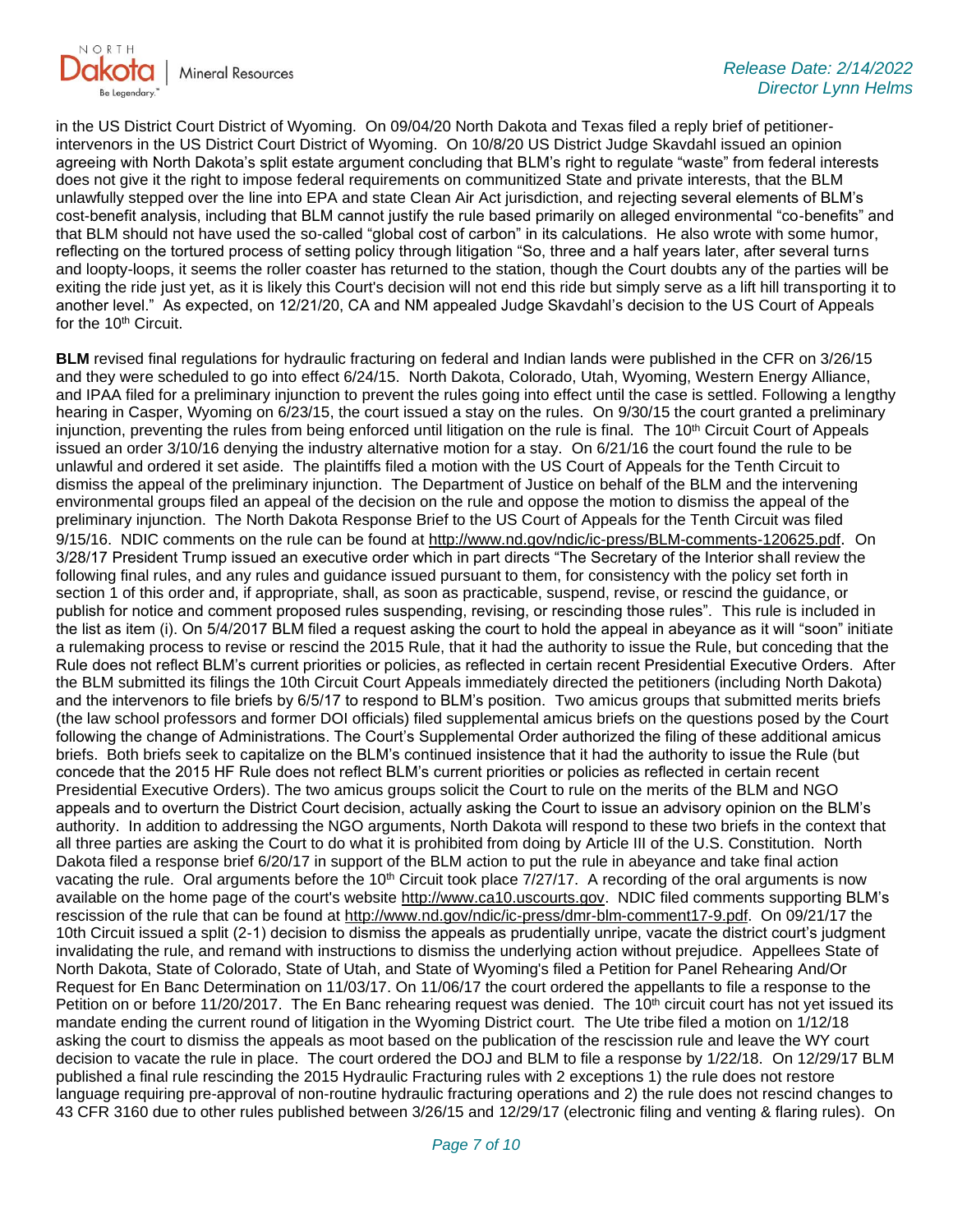

2/7/18 North Dakota filed a reply in support of its motion to dismiss the original rule appeal as moot pursuant to Federal Rule of Appellate Procedure 27(a)(4), and request that the Court should not issue the mandate, nor vacate the District Court's judgment based on two new and important developments: (1) on December 29, 2017, the Bureau of Land Management (BLM) promulgated a final rule rescinding the Hydraulic Fracturing Rule ("HF Rule"), and (2) on 1/24/2018, the Citizen Group Intervenors challenged the repeal of the HF Rule ("HF Repeal Rule") in the U.S. District Court for the Northern District of California.

**CEC** On 02/25/2020 the Council on Environmental Quality published a proposal to modernize its National Environmental Policy Act (NEPA) regulations. On 03/09/2020 the NDIC submitted comments in support of the CEQ proposal. NDIC comments can be found at<http://www.nd.gov/ndic/ic-press/Council%20of%20Environmental%20Quality%20200309.pdf>. On July 15, 2020 the Trump administration issued an executive order to reduce the types and number of projects that will be subject to review under the NEPA, shorten the timeline for reviews, and drop a requirement that agencies consider the cumulative environmental effects of projects, such as their contribution to climate change. On 7/29/20 a coalition of 20 environmental justice, outdoor recreation and conservation groups — led by the Western Environmental Law Center (WELC) and Earthjustice — filed a lawsuit over CEQ's regulations in the U.S. District Court for the District of Northern California.

**CONGRESS** on 3/1/21 Democratic members of the United States House of Representatives Committee on Energy and Commerce filed the "Climate Leadership and Environmental Action for our Nation's Future Act" also known as the "CLEAN Future" Act to "address the climate crisis". The CLEAN Future Act would amend and require the new regulations under Clean Air Act (CAA), Safe Drinking Water Act (SDWA), Solid Waste Disposal Act (SWDA), Comprehensive Environmental Response, Compensation and Liability Act (CERCLA) of 1980, National Environmental Policies Act (NEPA) of 1969, Emergency Planning and Community Right-to-Know (EPCRA) Act of 1986, Energy Policy Act of 2005 (EPAct), Natural Gas Act , Federal Power Act, Public Utility Regulatory Policies Act of 1978, National Security Act of 1947, and the Securities Exchange Act of 193. The CLEAN Future Act would impose redundant regulations and net sequestration requirements on Enhanced Oil Recovery injection wells, reduce hydraulic fracturing by requiring expensive and redundant monitoring and testing as well as a new Environmental protection Agency database, repeal the exemption for aggregation of emissions for oil and gas sources under the Clean Air Act, which would force states to limit production to ensure attainment, label methane a "super pollutant" and require the Environmental Protection Agency to adopt regulations to reduce methane emissions and impose federal flaring controls to reduce routine flaring to 100% below 2017 levels by 2028, repeal the Oil and Gas E&P exemption under federal hazardous waste regulations and require EPA to promulgate regulations for hazardous oil and gas waste, including requirements for groundwater monitoring, siting, corrective action, and financial assurance, implement carbon fees, implement new Securities and Exchange Commission requirements for climate disclosures and for oil and gas reserves reporting.

**CONGRESS** on 4/13/21 Senators Cramer and Lujan filed the Revive Economic Growth and Reclaim Orphaned Wells Act – "REGROW Act" Providing states, tribes, and federal agencies \$4.275 billion for orphaned well cleanup on state and private lands; \$400 million for orphaned well cleanup on public and tribal lands; \$32 million for related research, development, and implementation to properly clean up and retire abandoned oil and gas wells which currently do not have a party responsible for them. A modified version of the "REGROW Act" is incorporated in H.R.3684 - Infrastructure Investment and Jobs Act. Effective date of the bill is 11/15/21. North Dakota filed a formula grant notice of intent 12/27/21.

**EPA** On 08/21/2018 the U.S. Environmental Protection Agency (EPA) proposed a new rule to reduce greenhouse gas (GHG) emissions from existing coal-fired electric utility generating units and power plants across the country. This proposal, entitled the Affordable Clean Energy (ACE) Rule, establishes emission guidelines for states to use when developing plans to limit GHGs at their power plants. The ACE Rule replaced the prior administration's Clean Power Plan (CPP) and instead empowers states, promotes energy independence, and facilitates economic growth and job creation. Pursuant to President Trump's Executive Order 13873, which directed Federal agencies to review burdensome regulations, the EPA undertook a review of the CPP. Many believed the CPP exceeded EPA's authority under the Clean Air Act, which is why 27 states, 24 trade associations, 37 rural electric co-ops, and three labor unions challenged the rule. The Supreme Court issued an unprecedented stay of the rule. The proposal was published in the Federal Register on 8/31/18 and EPA took comment on the proposal for 60 days and held a public hearing. More information is available at [https://www.epa.gov/stationary-sources-air-pollution/proposal-affordable-clean-energy-ace-rule.](https://gcc02.safelinks.protection.outlook.com/?url=https%3A%2F%2Fwww.epa.gov%2Fstationary-sources-air-pollution%2Fproposal-affordable-clean-energy-ace-rule&data=04%7C01%7Ckahaarsager%40nd.gov%7C2843a5ddf6fa49f952aa08d9efd07d36%7C2dea0464da514a88bae2b3db94bc0c54%7C0%7C0%7C637804501028737375%7CUnknown%7CTWFpbGZsb3d8eyJWIjoiMC4wLjAwMDAiLCJQIjoiV2luMzIiLCJBTiI6Ik1haWwiLCJXVCI6Mn0%3D%7C3000&sdata=g1gpRnN3RF1c0VQRNoB3GXl926uwTGhZkqHAk%2FSlmbk%3D&reserved=0) On July 8, 2019, EPA issued the final Affordable Clean Energy rule (ACE) and repealed the Clean Power Plan. On the same day the American Lung Association and the American Public Health Association filed a challenge to the rules in the U.S. Court of Appeals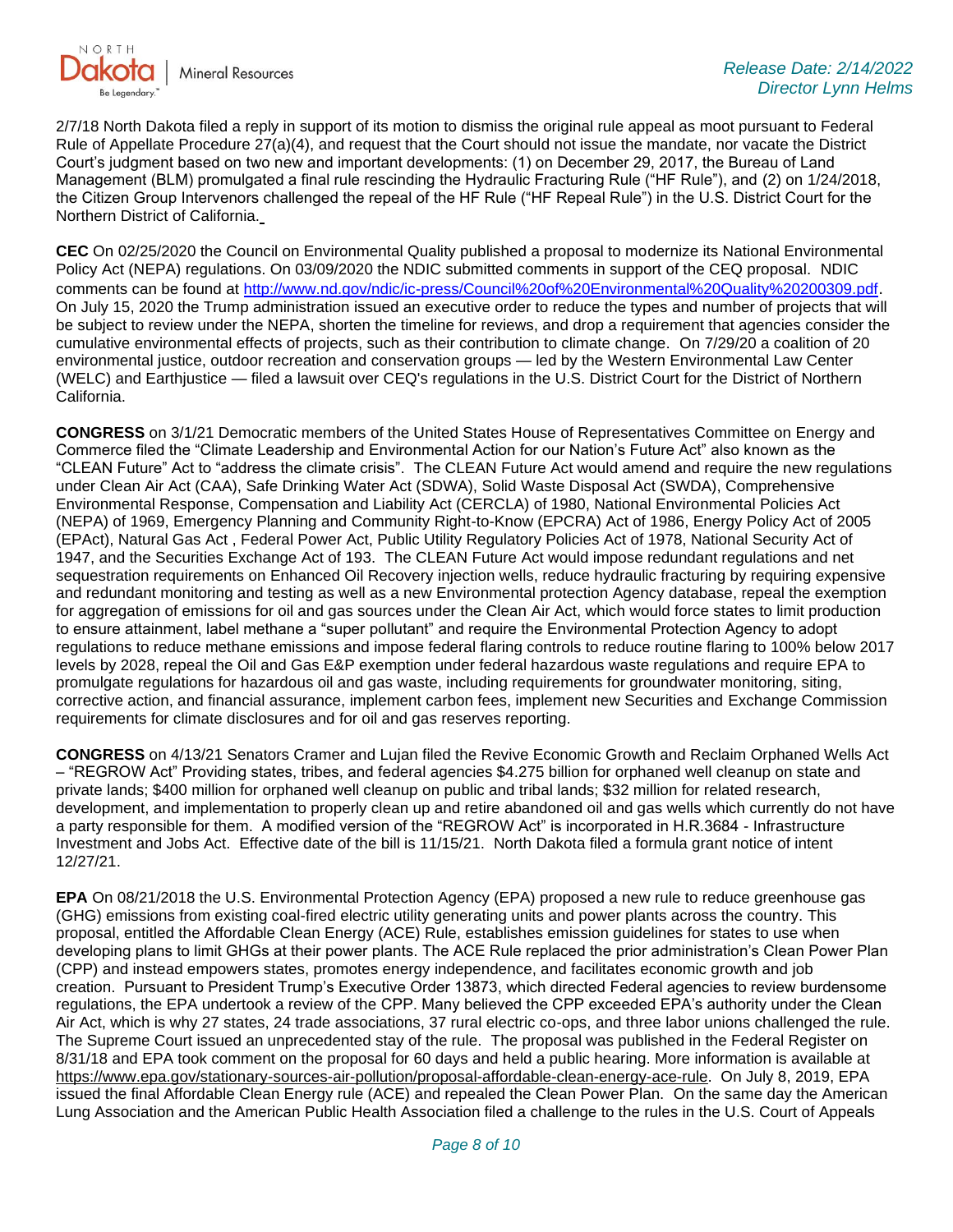

for the District of Columbia. Since then, 22 states, the District of Columbia and six municipalities led by the state of New York lodged a challenge to the rules in the D.C. Circuit, followed closely by a third challenge brought by environmental groups. Numerous industry groups and power providers are seeking to intervene in the litigation in support of the ACE rule. The EPA has asked the court to expedite review of the challenges in the hope of achieving a resolution in the D.C. Circuit by summer of 2020.

**EPA** On 6/3/16 the final rule proposing a suite of changes to Clean Air Act permitting requirements for new and modified emissions sources in the oil and natural gas industry was published in the Federal Register. On 6/29/16 the NDIC decided to file a Petition for Review with the US Appeals Court for the District of Columbia to defend the state's sovereign jurisdiction over oil and gas regulation. Thirteen other states have joined this effort. North Dakota declined the standard offer to explore settlement through the court's mediation program.

The proposed actions and NDIC comments are as follows:

o Proposed New Source Performance Standards – Docket ID number EPA-HQ-OAR-2010-0505. NDIC comments can be found at<http://www.nd.gov/ndic/ic-press/EPA-HQ-OAR-2010-0505.pdf>

o Draft Control Techniques Guidelines – Docket ID number: EPA-HQ-OAR-2015-0216. NDIC comments can be found at <http://www.nd.gov/ndic/ic-press/EPA-HQ-OAR-2015-0216.pdf>

o Proposed Source Determination Rule – Docket ID number: EPA-HQ-OAR-2013-0685. NDIC comments can be found at <http://www.nd.gov/ndic/ic-press/EPA-HQ-OAR-2013-0685.pdf>

o Proposed Federal Implementation Plan for Implementing Minor New Source Review Permitting in Indian Country – Docket ID number: EPA-HQ-OAR-2014-0606. NDIC comments are at [http://www.nd.gov/ndic/ic-press/EPA-HQ-OAR-](http://www.nd.gov/ndic/ic-press/EPA-HQ-OAR-2014-0606.pdf)[2014-0606.pdf](http://www.nd.gov/ndic/ic-press/EPA-HQ-OAR-2014-0606.pdf).

North Dakota et al. and EPA have filed motions to govern further proceedings and briefing schedules. On 3/28/17 President Trump issued an executive order which in part directs "The Administrator shall review the final rule entitled "Oil and Natural Gas Sector: Emission Standards for New, Reconstructed, and Modified Sources," 81 Fed. Reg. 35824 (November 3, 2016), and any rules and guidance issued pursuant to it, for consistency with the policy set forth in section 1 of this order and, if appropriate, shall, as soon as practicable, suspend, revise, or rescind the guidance, or publish for notice and comment proposed rules suspending, revising, or rescinding those rules." On 4/7/17 EPA filed a motion to hold the cases in abeyance. On 6/8/17 the NGO environmental groups challenged EPA's November 5th decision to issue a 90 day stay of the Rule's upcoming implementation dates. The NGOs argue that EPA's justifications for its stay (onerous implementation costs and excessive state administrative burdens) of the Rule were already raised and rejected by EPA during EPA's original rulemaking and that the requirements of a "judicial stay" are not met. The NGO's action is a new case, filed in the D.C. Circuit. They have also filed an emergency motion asking the Court to immediately vacate EPA's decision. On November 3 the DC Circuit court issued a 2:1 decision granting the NGO petition and vacating EPA's 90 day stay of the rule. North Dakota filed an amicus brief in support of the EPA stay. On 7/13/17 the same DC Circuit court granted an EPA motion to recall the mandate and granting 14 days for then EPA to seek reconsideration or review by the full court. API and WVA along with other states filed petitions for rehearing en banc, but on 8/10/17 the entire DC Circuit issued an order denying the API and WVa et al States petitions. EPA now proposes a 2-year stay of certain provision in the oil and gas NSPS. North Dakota filed comments on 8/9/17 in support of the proposed 2-year stay. On 11/8/17 EPA published a Federal Register notice request for supplemental comments relating to the current Administration's efforts to change course on the oil and gas sector methane regulations put in place by the Obama Administration. North Dakota did not submit additional comment to EPA because the North Dakota comments submitted on 8/9/17 correctly advocate that EPA's rationale for the two year stay also justifies outright repeal of the original Rule, so it justifies a two year stay. On 9/11/18 EPA proposed targeted improvements to the 2016 New Source Performance Standards for the oil and gas industry that streamline implementation, reduce duplicative EPA and state requirements, and significantly decrease unnecessary burdens on domestic energy producers. This oil and gas targeted improvements package is expected to save up to approximately \$484 million in regulatory costs from 2019 – 2025 or \$75 million annually. NDIC comments can be found at<http://www.nd.gov/ndic/ic-press/EPA-HQ-OAR-2017-0757.pdf>. On 9/14/20 EPA's final Methane Rule was officially published in the Federal Register, making the rollback effective. On the very same day, a group of states filed a new lawsuit in the D.C. Circuit asking the court to review EPA's new methane regulations. A number of environmental groups followed suit the next day, asking the court to put an emergency halt to the rule. On 9/17/20 the D.C. Circuit issued an administrative stay, which temporarily freezes the EPA's rollback from taking effect while the court considers a long-term suspension of the rule. The court's order states that the administrative stay "should not be construed in any way as a ruling on the merits." On 10/14/20 North Dakota moved to intervene and on 1/22/21 filed a brief in support of the 2020 rule and requesting dismissal of petitioner's claims.